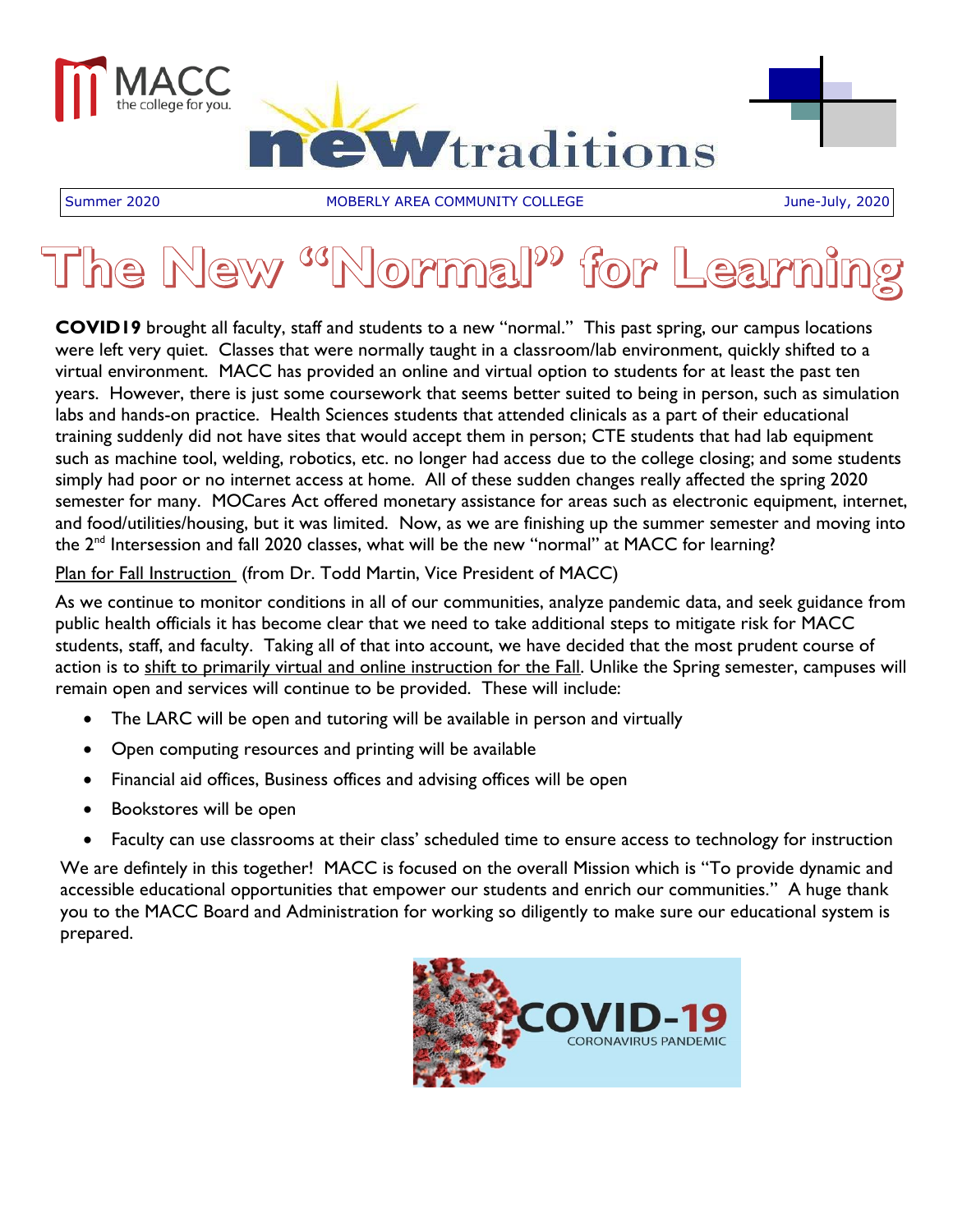

**The Wiraditions** The Career & Technical Education Division provided their spring scholarships for 19 students. Unfortunately, we were unable to present the scholarships in our normal

ceremony format due to the COVID-19 quarantine. New Traditions is a statewide network of resource centers and resource personnel. The goal of New Traditions is to help members of special populations enroll, enter, and complete career and technical programs. New Traditions is designed to assist people who are facing economic challenges and need skills training. Its major purpose is to assist in planning careers that offer more job security, higher pay and employment success.

**The Displaced Homemaker Fee Waiver Scholarship** were provided by local area career centers that did not use their funds for high school students: Moberly Area Technical Center, Davis Hart Career Center of Mexico, Hannibal Career & Technical Center and Linn County Career & Technical Center of Brookfield. Recipients this semester were Shaina Howatt, Licensed Practical Nursing Program, Moberly Campus; Morgan Williams, Mechatronics Program, Moberly Campus; Karyssa Giboney, Associate Degree Nursing Program, Moberly Campus and Britany Williams, Associate Degree Nursing Program Moberly Campus.

**The MACC Institutional Scholarships** continued for the spring semester, went to: Christopher Wilson Associate of Arts in Social & Behavioral Sciences, Moberly Campus and Layla Warren, Associate of Arts in Social & Behavioral Sciences, Columbia Campus.

**The Breaking Traditions Scholarship** continued for the spring semester (selected by the instructors and submitted to a committee governed by the Department of Elementary & Secondary Education; this is a continuation of their scholarship which began in the fall of 2019). The recipient continuing this scholarship award was Joshua Scott, Associate Degree Nursing Program, Moberly Campus.

The next group of private scholarships were provided by local individuals and organizations.

**Kimberly Anne Enochs Memorial Scholarship** to Jessica Young, Practical Nursing Certificate Program, Moberly Campus

**New Traditions Advisory Committee Scholarship** to Angela Echelmeyer AAS Early Childhood Education, Columbia **Campus** 

**Ruth Lawrence Memorial Scholarships** to Rebeka Pyatt, Associate Degree Nursing, Moberly Campus and Laquoia Warford, AAS Early Childhood Education, Columbia Campus

**Beta Sigma Phi Scholarship** to Alisha Tuck, AA Teaching Columbia **Campus** 

**Carol Lee Hazlet Scholarship** to Destiny Herndon, AAS Information Technology, Virtual

**Family & Community Education Scholarship** presented to Zach McReynolds, AA General Studies, Moberly Campus and Melissa Eskew, Associate Degree Nursing, Moberly Campus

**VFW Auxiliary 2654/ Moberly Scholarship** to Brittany Momphard Associate Degree Nursing, Moberly Campus and Heaven Maggard AA Health Sciences, Pre-Associate Degree Nursing Moberly Campus

**Darrell Stuart Memorial Scholarship** to Shawna Patterson, Certificate in Business Management Administration, **Online** 

**PEO KJ Chapter Scholarship** presented to Britany Williams, Associate Degree Nursing, Moberly **Campus** 

MACC thanks each and every scholarship provider. These scholarships help students with tuition, fees, books, supplies/ technology or equipment, lab fees, etc. We appreciate the dedication and support for our students!

Who is eligible for New Traditions? Individuals must meet qualifications to be in the New Traditions Program and complete an Intake form to be considered for any of the scholarship opportunities. Non-traditional students are individuals who are seeking employment in an occupation traditionally dominated by the opposite gender. Single-parents are individuals who are unmarried or legally separated from their spouse and are pregnant or have a minor child(ren) for which the parent has either sole or joint custody. Displaced Homemakers are individuals who are divorced, widowed, separated, or have a disabled spouse, and must prepare for paid employment. Individuals from Economically Disadvantaged Families including foster children. Girls and women 14-25 are female students seeking vocational skills to enable them to support themselves and their families. Individuals with disabilities and individuals with other barriers to educational achievement, including limited English proficiency. It is important to note that the committee selecting recipients also look at the number of hours the student is enrolled in as well as their GPA. http://www.macc.edu/index.php/services/new-traditions For more information or to request an application form, contact Sonda Stuart at 660.263.4100 ext 11232 or sondas@macc.edu.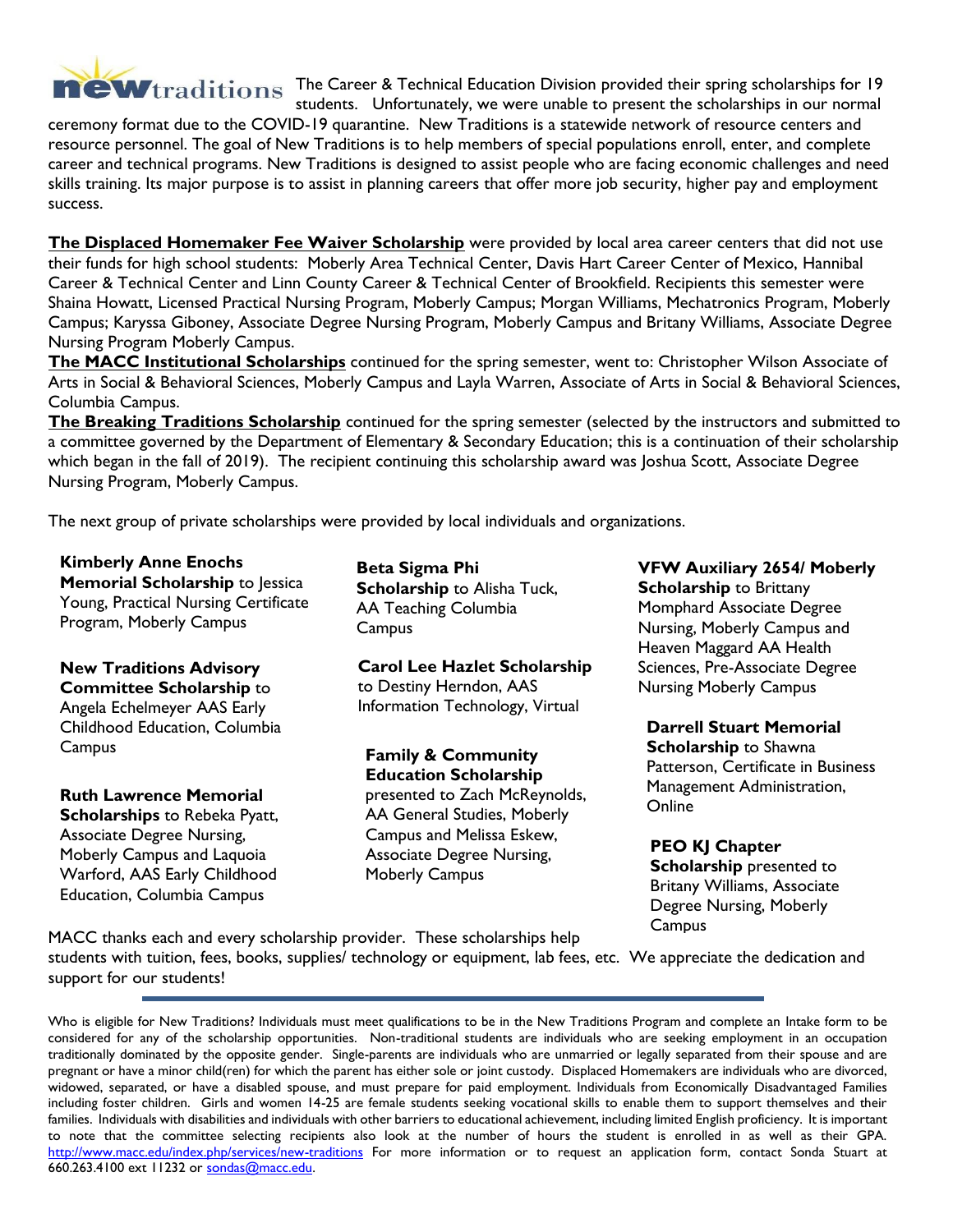## **Top MACC Health Sciences & CTE Graduate Employers**

3M

Boone Hospital Center Capital Regional Medical Center Central Missouri Community Action (Head Start) **Comcast** Corizon Health Dana Corp. ESSIG Research Fastenal Fulton State Hospital Hannibal Regional Hospital Hubbell IBM **ICAN** Kraft Heinz Macon County Health Department Mercy Hospital MU Health Care Northeast Regional Medical Center Pepsico Randolph County Health Department Samaritan Hospital Shelter Insurance Spartan Light & Metal SSM Truman VA Hospital Veteran's United Home Loans Wiese USA YMCA Child Development Center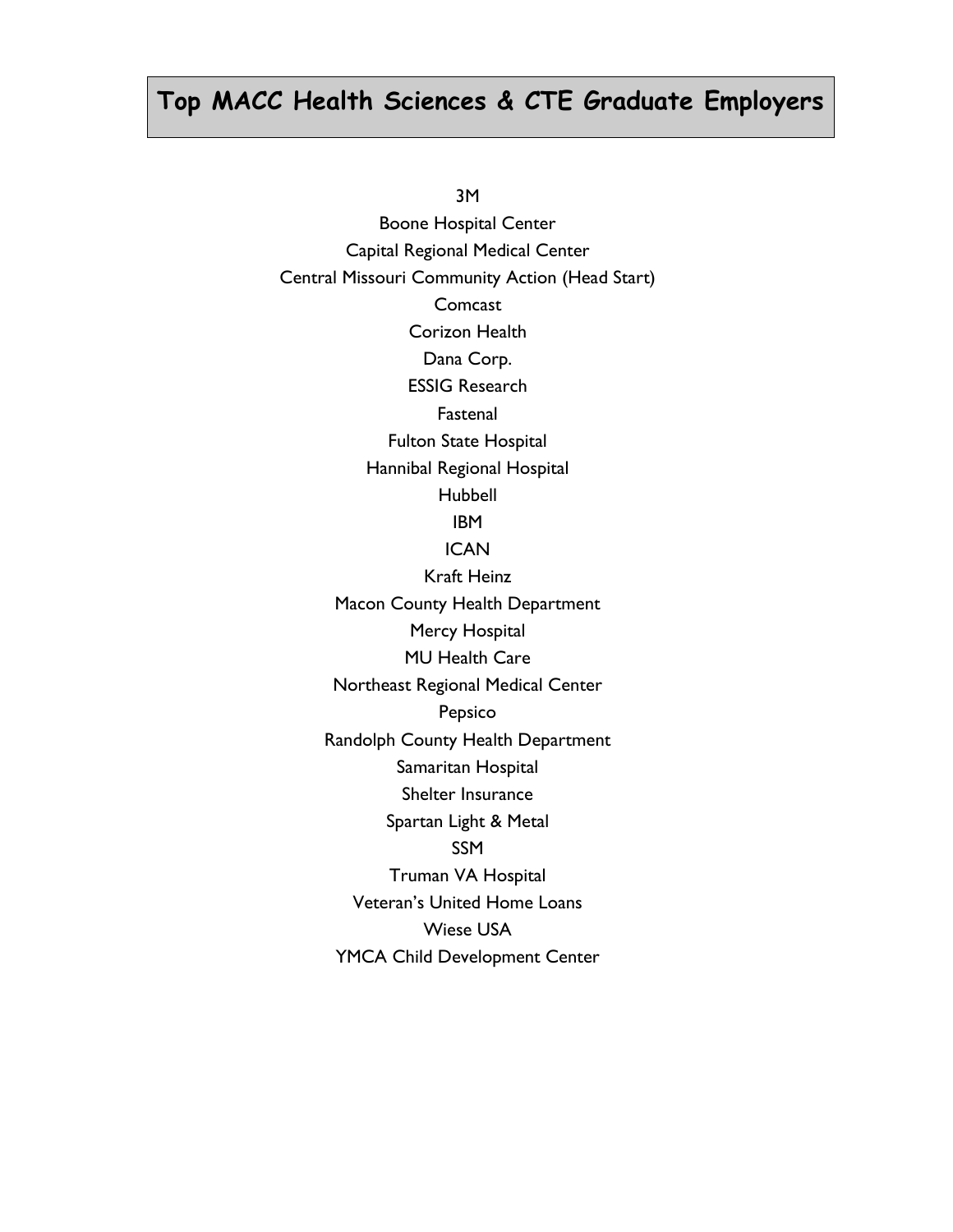# **Employment Opportunities**



- 
- A READ OUR CAREER-RELATED ANNOUNCEMENTS!
- A CHECK OUT AND REGISTER TO ATTEND OUR LATEST CAREER EVENTS!
- A DOWNLOAD OUR SCHOOL'S FREE CAREER ADVICE DOCUMENTS AND PODCASTS!
- READ HUNDREDS OF FREE CAREER-RELATED ARTICLES!
- A VIEW AND APPLY TO JOBS ON THE NATION'S LARGEST ENTRY-LEVEL JOB BOARD!

T

A TAKE CHARGE OF YOUR FUTURE **TALK** 

3 JOB SEEKERS: LOG IN NOW! CollegeCentral.com

Go here. Get jobs.



Family Support Specialist (Healthy Families America)

Randolph County Health Department<br>Moberly, MO 65270 \$14 an hour - Part-time 16 Hours per Week

QUALIFICATIONS: Experience working with or providing services to children and families. An ability Unturn Chillowing text and the depth of the state of containing services to establish trusting relationships and acceptance of individual differences. Experience in and willingness to work with the culturally diverse popul

EDUCATION: Minimum of 2 year Associates Degree/Early Childhood or closely related field/family or human development

EXPERIENCE: Two or more years of home visitation experience preferred.

DESCRIPTION OF JOB: Successful candidate will provide intensive home visitation to low income families with child(ren) under the age of 3. Home visitor will work to develop a bond with the family and act as a support system for them. Home Visitor will provide education on a wide variety of 

Job Type: Part-time

Pay: \$14.00 per hour

Schedule: Monday to Friday

Work authorization: United States (Preferred)

Work Location: Multiple locations

Communication method(s) used:

- Email
- Phone • In person

Typical start time: 8AM Typical end time: 5PM

This Job Is: A "Fair Chance" job (you or the employer follow Fair Chance hiring practices when performing background checks)

Company's website: www.randolphcountyhealth.org

These are just a few of the jobs posted via **CCN/MACC.** Please feel free to contact Sonda Stuart, Director of Career & Academic Planning, for more details or assistance with your resume and cover letter. 660.263.4100 ext 11232 or sondas@macc.edu

#### **MOBERLY REGIONAL**

 $\frac{N}{M(E)D(E)N(E)}$ 

PT 0-19 hour Finance and Accounting ADMIT03294 Posted: July 13, 2020

#### Job Details

Description

Registers patients and processes related paperwork. Duties include interviewing patients, preparing<br>standard registration forms, and performing other admission or transfer related tasks. May be expected to<br>perform clerical

#### Qualifications

**Behaviors** 

Required

Team Player: Works well as a member of a group<br>Detail Oriented: Capable of carrying out a given task with all details necessary to get the task done well Preferred

Enthusiastic: Shows intense and eager enjoyment and interest

Motivations

Flexibility: Inspired to perform well when granted the ability to set your own schedule and goals<br>Self-Starter: Inspired to perform without outside help

Education

Required: High School or better.

Experience

Required: 1 year Apply online at: https://recruiting.ultipro.com/COM1038/JobBoard/8fe786af-8132-4a41-b609-

0cd8581ad9a5/OpportunityDetail?opportunityId=4a265f69-b887-4317-99c3-62b6c02d0c81&sourceId=B8493268-0BA0-

4BFF-B361-1DF84080BAF0

Report Generated: Tuesday July 07, 2020 04:43:13 PM (CDT)



**JOB ANNOUNCEMENT** City of Columbia, Missouri, Human Resources Department<br>P.O. Box 6015, Howard Budding, 600 E. Broadway<br>Columbia, Missouri 65205<br>Voice: 573.874.7235<br>Triv: 11, (MO RELANT) Past: 573.874.7736<br>Voice: 573.874.7235<br>Triv: 11, (MO

sition Title: Police Office Position Titler, Profile<br>Chestern Christian Christian Christian Christian Christian Christian Christian Christian Christian Christian Christian Christian Christian Christian Christian Christian Christian Christian Christia

Job Description (This job description/posting in no way states or implies that these are the coly duties to be performed by the one

**Hours:** 

Special Instructions to Applicants: "Must be 21 years of age by hire date, and no one under 20 years of age may take the online testing<br>"Please email the furman Resources Department at regisonno,gov to obtain a link to the **Special Inst** 

This position performs responsible law enforcement work partnering with the community in th<br>acts; the apprehension and arrest of law violators; and the safeguarding of lives and property inity in the prevention, detection, and investigation of crimine

Essential Functions:-Patrol assigned areas of the City, perform security chacks on buildings and residences, and take appropriate action with<br>regard to suspiction activity. «Resport to calls for service and investigate rep

Education and Experience (was law metasta at studies, target suppose at to conserve). "Must be 21 years of age by date of hire. -Minimum<br>education of a high school diplomatic and the former oxell hours form an accredited c

Knowledge, Skills & Abilities - Victorioidge of legal studies, including case law, stabotory law, and constitutional law. Victorioidge of various inclusion skills, including the secondary and probabilities including the se

Supervision Exercised: None

Individuals needing accommodation to apply may call 573.874.7235<br>THE CITY OF COLUMBIA IS A MERIT, AFFIRMATIVE ACTION, EQUAL OPPORTUNITY EMPLOYER: MALE / FEMALE THE CITY OF COLUMBIA REQUIRES PRE-EMPLOYMENT DRUG TESTING The City of Columbia participates in the federal E-Verify work a

Check out College Central Network at www.collegecentral.com/macc

This web site sports half a million job postings just like these featured, geared for college students and new graduates and hundreds of articles to assist you with a successful job search. You can also post resumes and portfolios & search for internships.